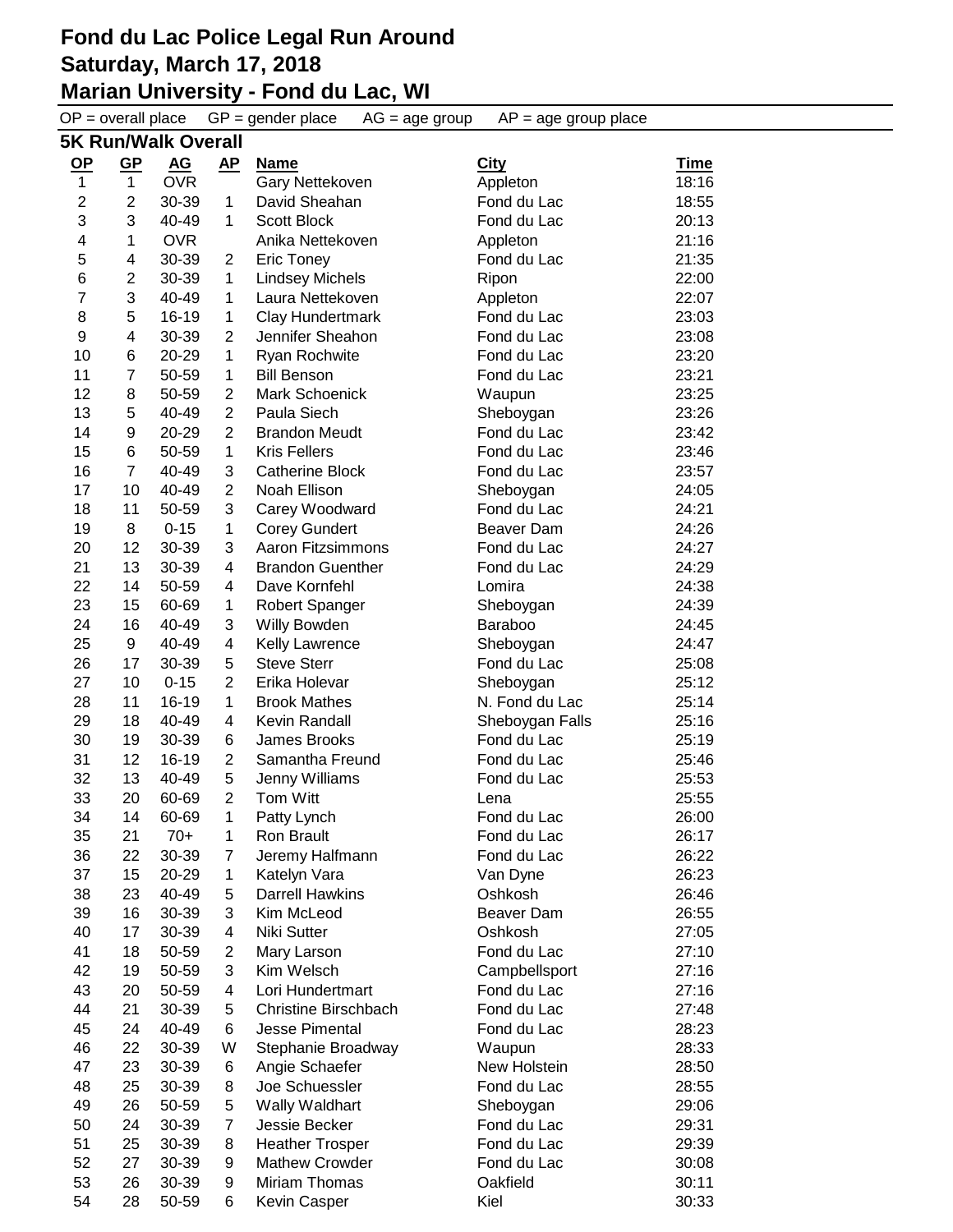| 55  | 27 | 30-39    | 10                      | <b>Tiffany Karls</b>     | <b>Sun Prairie</b>  | 31:00 |
|-----|----|----------|-------------------------|--------------------------|---------------------|-------|
| 56  | 29 | 20-29    | 3                       | Trey Johnson             | Fond du Lac         | 31:08 |
| 57  | 28 | 50-59    | 5                       | <b>Christie Christie</b> | Hartford            | 31:38 |
| 58  | 29 | 50-59    | 6                       | Jan Bennin               | New Holstein        | 32:02 |
| 59  | 30 | 40-49    | 6                       | <b>Beth Hewitt</b>       | Waupun              | 32:10 |
| 60  | 31 | 30-39    | 11                      | <b>Crystal VandeBerg</b> | <b>Brandon</b>      | 32:10 |
| 61  | 30 | 60-69    | 3                       | Tom Swingen              | Fond du Lac         | 32:30 |
| 62  | 32 | 30-39    | 12                      | Shaylyn El-Shahat        | Fond du Lac         | 32:36 |
| 63  | 33 | 50-59    | $\overline{7}$          | <b>Tracy Gundert</b>     | Beaver Dam          | 32:39 |
| 64  | 34 | 20-29    | $\overline{\mathbf{c}}$ | <b>Haley Feucht</b>      | Fond du Lac         | 33:16 |
| 65  | 31 | 20-29    | $\overline{\mathbf{4}}$ | <b>Drew Hundertmark</b>  | Fond du Lac         | 33:16 |
| 66  | 35 | $0 - 15$ | 3                       | Abigail Veeser           | Greenville          | 33:34 |
| 67  | 36 | 20-29    | 3                       | Samantha VanBuren        | Waupun              | 33:37 |
| 68  | 32 | 30-39    | 10                      | <b>Kevin Karls</b>       | <b>Sun Prairie</b>  | 34:19 |
| 69  | 33 | 40-49    | 7                       | <b>Brian Schildbach</b>  | Sheboygan           | 35:09 |
| 70  | 34 | $0 - 15$ | $\mathbf{1}$            | <b>Bryce Simon</b>       | Malone              | 35:14 |
| 71  | 37 | 20-29    | 4                       | Rhyah Jungwirth          | Fond du Lac         | 35:16 |
| 72  | 38 | 50-59    | 8                       | Maureen Flagg            | Lomira              | 35:48 |
| 73  | 39 | $0 - 15$ | 4                       | Elisa Schmitz            | Fond du Lac         | 36:05 |
| 74  | 40 | 40-49    | $\overline{7}$          | Julie Wallace            | Plymouth            | 36:13 |
| 75  | 41 | 40-49    | 8                       | Kathleen Schmit          | <b>Elkhart Lake</b> | 36:13 |
| 76  | 42 | 50-59    | 9                       | Julie Welsh              | Eden                | 36:21 |
| 77  | 43 | 40-49    | 9                       | <b>Tammy Steiner</b>     | Sheboygan           | 36:58 |
| 78  | 44 | 30-39    | 13                      | <b>Christie Crowler</b>  | Fond du Lac         | 38:05 |
| 79  | 45 | 40-49    | 10                      | <b>Heather Veeser</b>    | Greenville          | 38:49 |
| 80  | 46 | 16-19    | 3                       | Danielle Veeser          | Greenville          | 38:49 |
| 81  | 47 | 40-49    | 11                      | <b>Tricia Rosche</b>     | Kaukauna            | 38:49 |
| 82  | 35 | 50-59    | $\overline{7}$          | <b>Tom Veeser</b>        | Greenville          | 39:41 |
| 83  | 36 | 50-59    | W                       | John McLeod              | Beaver Dam          | 40:09 |
| 84  | 48 | 50-59    | W                       | Karen Simon              | St. Cloud           | 41:05 |
| 85  | 49 | 30-39    | W                       | Melissa Rabas            | Maribel             | 41:05 |
| 86  | 50 | 50-59    | W                       | Jean Schram              | Fond du Lac         | 41:10 |
| 87  | 51 | 40-49    | 12                      | <b>Noel Deibert</b>      | Fond du Lac         | 42:35 |
| 88  | 52 | 30-39    | 14                      | Maranda Abitz            | Fond du Lac         | 42:35 |
| 89  | 53 | 50-59    | W                       | <b>Holly Walker</b>      | Fond du Lac         | 42:36 |
| 90  | 54 | 16-19    | W                       | <b>Hayley Schwartz</b>   | Fond du Lac         | 42:36 |
| 91  | 55 | 20-29    | W                       | Jordan Keepers           | Fond du Lac         | 42:37 |
| 92  | 56 | 30-39    | 15                      | <b>Allison Powell</b>    | Chandler, AZ        | 42:17 |
| 93  | 37 | $0 - 15$ | W                       | Jacob Haney              | Rosendale           | 44:47 |
| 94  | 38 | 40-49    | W                       | Kevin Kuyrkendan         | Fond du Lac         | 45:03 |
| 95  | 57 | 50-59    | W                       | Kim Percy                | New Braunfels, TX   | 45:32 |
| 96  | 58 | 50-59    | W                       | Kathy Broennimann        | Phoenix, AZ         | 45:32 |
| 97  | 59 | 50-59    | W                       | <b>Theresa Bangart</b>   | Malone              | 46:20 |
| 98  | 39 | 60-69    | W                       | Norman Bangart           | Malone              | 46:22 |
| 99  | 40 | 20-29    | W                       | Nicole Fortney           | Fond du Lac         | 48:10 |
| 100 | 60 | 40-49    | W                       | Rebecca Schmitz          | Fond du Lac         | 48:12 |
| 101 | 61 | 20-29    | 5                       | Maddie Zastrow           | Green Bay           | 48:12 |
| 102 | 62 | 40-49    | W                       | Jan Simon                | Malone              | 48:13 |
| 103 | 63 | 20-29    | W                       | Merina Warriner          | Fond du Lac         | 48:20 |
| 104 | 64 | 50-59    | 10                      | Amy Hurbner              | Rosendale           | 48:27 |
| 105 | 65 | 20-29    | W                       | Elizabeth Thome          | Malone              | 48:25 |
| 106 | 66 | 60-69    | W                       | Sharon Thome             | Fond du Lac         | 48:44 |
| 107 | 67 | 20-29    | W                       | Meghan Lamb              | Fond du Lac         | 49:24 |
| 108 | 68 | 50-59    | W                       | Dawn Schmitz             | Malone              | 49:25 |
| 109 | 69 | 30-39    | W                       | Lauren Guelig            | Malone              | 49:31 |
| 110 | 41 | 60-69    | W                       | Paul Holzmann            | Fond du Lac         | 49:39 |
| 111 | 42 | $70+$    | $\overline{2}$          | <b>Robert Kirst</b>      | Kewauskum           | 49:45 |
| 112 | 70 | 16-19    | W                       | Melissa Simon            | Malone              | 49:53 |
| 113 | 71 | 20-29    | W                       | Samantha Simon           | Malone              | 49:54 |
| 114 | 72 | 40-49    | W                       | Shaunta Holmes           | Fond du Lac         | 50:38 |
| 115 | 73 | 30-39    | W                       | Alisha Kraus             | Campbellsport       | 50:44 |
| 116 | 74 | 50-59    | W                       | <b>Barb Kraus</b>        | Campbellsport       | 50:55 |
|     |    |          |                         |                          |                     |       |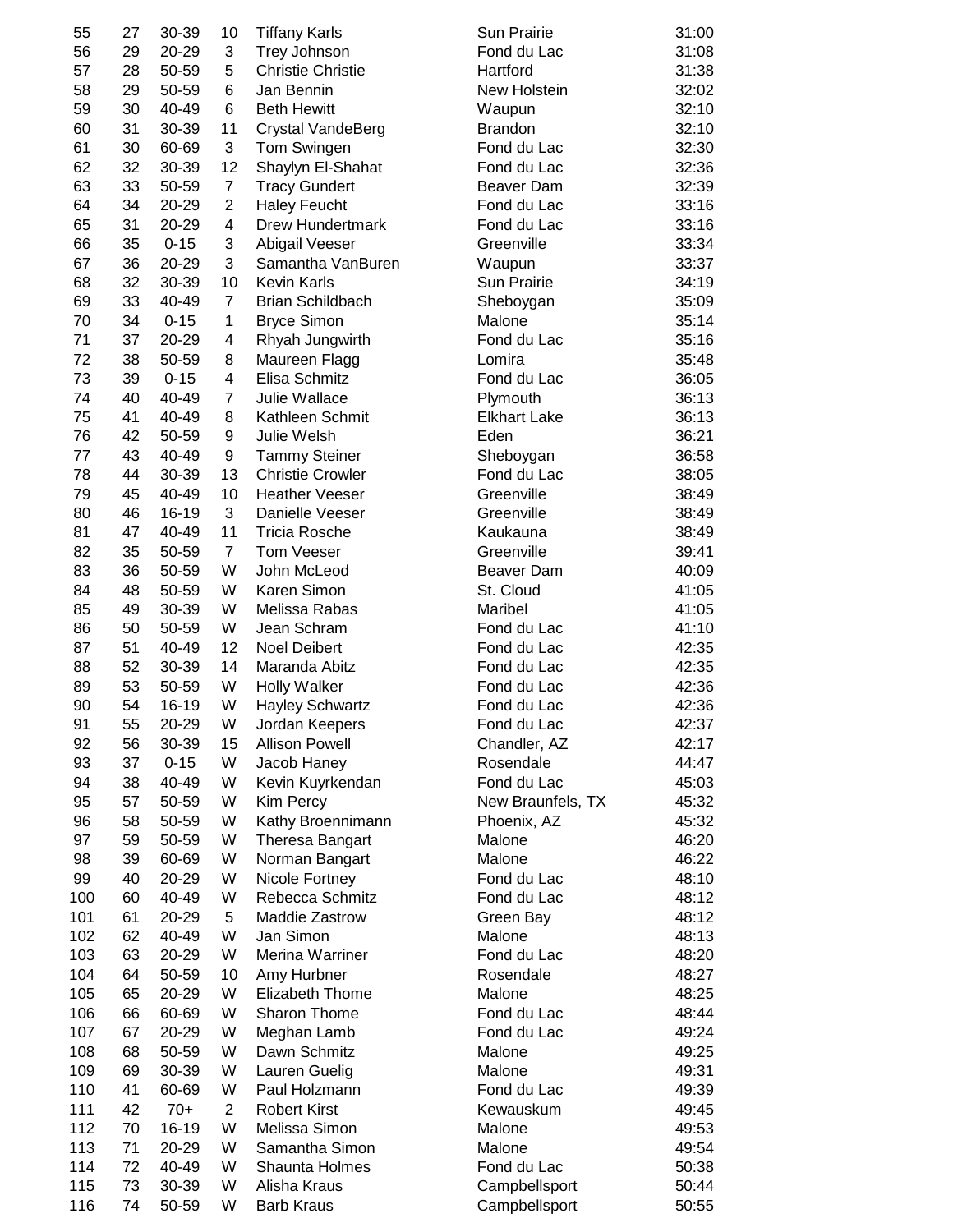| 117 | 75       | 60-69    | W  | <b>Shirley Rose</b>                 | Eden           | 50:55 |
|-----|----------|----------|----|-------------------------------------|----------------|-------|
| 118 | 76       | 50-59    | W  | Margaret Toner                      | Fond du Lac    | 50:57 |
| 119 | 77       | 40-49    | W  | Katie McNamara                      | Rosendale      | 51:02 |
| 120 | 78       | 60-69    | W  | Mary McNamera                       | Fond du Lac    | 51:03 |
| 121 | 79       | 50-59    | 11 | <b>Cindy Matznick</b>               | Mt. Calvary    | 51:17 |
| 122 | 43       | 50-59    | 8  | <b>Jeff Matznick</b>                | Mt. Calvary    | 51:18 |
| 123 | 80       | 30-39    | W  | Kelli Harmsen                       | Fond du Lac    | 51:36 |
| 124 | 44       | 30-39    | W  | Derek Harmsen                       | Fond du Lac    | 51:37 |
| 125 | 81       | 30-39    | W  | Meghan Nett                         | Fond du Lac    | 52:25 |
| 126 | 45       | 20-29    | W  | <b>Mathew Nett</b>                  | Fond du Lac    | 52:25 |
| 127 | 82       | 50-59    | W  | Amy Schneider                       | Wautoma        | 52:50 |
| 128 | 46       | $70+$    | 3  | John Hessil                         | Milwaukee      | 52:57 |
| 129 | 83       | 20-29    | W  | Ashlynn Goetsch                     | Fond du Lac    | 53:05 |
| 130 | 84       | 60-69    | W  | Debbie Gorske                       | N. Fond du Lac | 53:31 |
| 131 | 85       | 50-59    | W  | Robyn Guelig                        | Theresa        | 53:34 |
| 132 | 86       | 50-59    | W  | <b>Annette Clark</b>                | Fond du Lac    | 53:35 |
| 133 | 87       | 50-59    | W  | Melissa Luedke                      | Lomira         | 53:35 |
| 134 | 47       | 50-59    | W  | <b>Bill Lamb</b>                    | Fond du Lac    | 53:39 |
| 135 | 88       | 50-59    | W  | Terri Lamb                          | Fond du Lac    | 53:40 |
| 136 | 89       | 50-59    | W  | Julie Schalk                        | N. Fond du Lac | 53:40 |
| 137 | 90       | 50-59    | W  | Sue Toll                            | Fond du Lac    | 53:41 |
| 138 | 48       | 30-39    | W  | Justin Weisbecker                   | Fond du Lac    | 53:42 |
| 139 | 91       | 20-29    | W  | Abigail Baumann                     | Fond du Lac    | 54:03 |
| 140 | 49       |          | W  | David Post                          | Fond du Lac    | 54:06 |
| 141 | 92       | 50-59    | W  | Lori Baumann                        | Fond du Lac    | 54:06 |
| 142 | 50       | 20-29    | W  |                                     | Fond du Lac    | 54:08 |
| 143 | 51       | 50-59    | W  | Ryan Ronayne<br><b>Robert Feltz</b> | Fond du Lac    | 54:23 |
| 144 | 93       | 20-29    | W  | Nicole Feltz                        | Fond du Lac    | 54:23 |
| 145 |          | 50-59    | W  |                                     |                | 54:23 |
|     | 94<br>95 |          |    | Angie Feltz                         | Fond du Lac    |       |
| 146 |          | 20-29    | W  | Kylie Treptow                       | Fond du Lac    | 54:27 |
| 147 | 96       | 30-39    | 16 | Abby Rahn                           | Eden           | 54:28 |
| 148 | 97       | 20-29    | W  | Steph Treptow                       | Fond du Lac    | 54:28 |
| 149 | 52       | 20-29    | W  | Matt Burr                           | Fond du Lac    | 54:29 |
| 150 | 98       | 20-29    | W  | Jessica Noble                       | Fond du Lac    | 54:44 |
| 151 | 99       | 20-29    | W  | Kathryn Braunling                   | Fond du Lac    | 54:45 |
| 152 | 100      | 30-39    | W  | Brianna Agee                        | Fond du Lac    | 55:16 |
| 153 | 101      | 20-29    | W  | Marc Harris                         | Fond du Lac    | 55:43 |
| 154 | 102      | 20-29    | W  | Morgan Brennimann                   | Fond du Lac    | 55:43 |
| 155 | 103      | 50-59    | W  | Karen Patton                        | Fond du Lac    | 55:57 |
| 156 | 53       | 50-59    | W  | <b>Rick Patton</b>                  | Fond du Lac    | 55:58 |
| 157 | 104      | 20-29    | W  | Megan Wierl                         | N. Fond du Lac | 56:00 |
| 158 | 54       | 20-29    | W  | Tyler Wojahn                        | N. Fond du Lac | 56:02 |
| 159 | 105      | 40-49    | W  | Vicki Landwer                       | Marshfield     | 58:13 |
| 160 | 55       | $0 - 15$ | W  | Nathan Landwer                      | Marshfield     | 58:13 |
| 161 | 106      | $0 - 15$ | W  | <b>Bailey Harlan</b>                | N. Fond du Lac | 58:41 |
| 162 | 107      | 20-29    | W  | <b>Cassie Carley</b>                | N. Fond du Lac | 58:59 |
| 163 | 108      | 30-39    | W  | Katie Griffin                       | Plymouth       | 59:03 |
| 164 | 109      | 20-29    | W  | Katie VanRuiswidk                   | St. Cloud      | 59:09 |
| 165 | 110      | $0 - 15$ | W  | Lucianna Baus                       | Mt. Calvary    | 59:10 |
| 166 | 111      | 40-49    | W  | Mary Merten                         | Glenbeulah     | 59:13 |
| 167 | 56       | 50-59    | W  | Daniel Merten                       | Glenbeulah     | 59:20 |
| 168 | 112      | 50-59    | W  | Ann Griffin                         | Plymouth       | 60:00 |
| 169 | 57       | 50-59    | W  | <b>Randy Griffin</b>                | Plymouth       | 60:00 |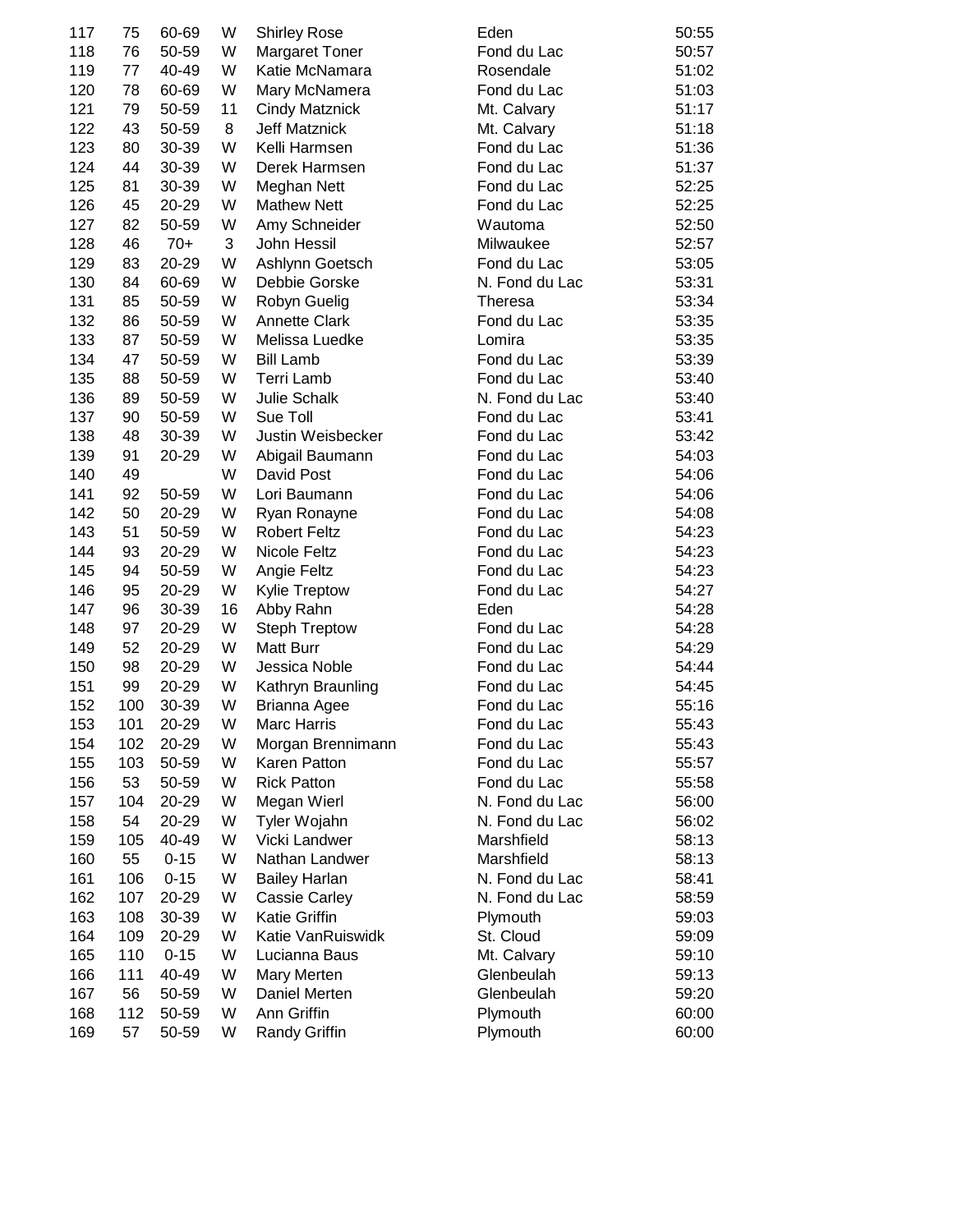## **Fond du Lac Police Legal Run Around Saturday, March 17, 2018**

## **Marian University - Fond du Lac, WI**

| $OP = overall place$ |                |            |                  | $GP = gender place$<br>$AG = age$ group | $AP = age$ group place |       |
|----------------------|----------------|------------|------------------|-----------------------------------------|------------------------|-------|
| <b>5K Run Female</b> |                |            |                  |                                         |                        |       |
| 4                    | 1              | <b>OVR</b> | Anika Nettekoven |                                         | Appleton               | 21:16 |
| 6                    | $\overline{c}$ | 30-39      | $\mathbf{1}$     | <b>Lindsey Michels</b>                  | Ripon                  | 22:00 |
| $\overline{7}$       | 3              | 40-49      | $\mathbf 1$      | Laura Nettekoven                        | Appleton               | 22:07 |
| 9                    | 4              | 30-39      | $\overline{2}$   | Jennifer Sheahon                        | Fond du Lac            | 23:08 |
| 13                   | 5              | 40-49      | $\overline{2}$   | Paula Siech                             | Sheboygan              | 23:26 |
| 15                   | $\,6$          | 50-59      | 1                | <b>Kris Fellers</b>                     | Fond du Lac            | 23:46 |
| 16                   | $\overline{7}$ | 40-49      | 3                | <b>Catherine Block</b>                  | Fond du Lac            | 23:57 |
| 19                   | 8              | $0 - 15$   | 1                | <b>Corey Gundert</b>                    | <b>Beaver Dam</b>      | 24:26 |
| 25                   | 9              | 40-49      | $\overline{4}$   | Kelly Lawrence                          | Sheboygan              | 24:47 |
| 27                   | 10             | $0 - 15$   | $\overline{2}$   | Erika Holevar                           | Sheboygan              | 25:12 |
| 28                   | 11             | 16-19      | 1                | <b>Brook Mathes</b>                     | N. Fond du Lac         | 25:14 |
| 31                   | 12             | 16-19      | $\overline{2}$   | Samantha Freund                         | Fond du Lac            | 25:46 |
| 32                   | 13             | 40-49      | 5                | Jenny Williams                          | Fond du Lac            | 25:53 |
| 34                   | 14             | 60-69      | 1                | Patty Lynch                             | Fond du Lac            | 26:00 |
| 37                   | 15             | 20-29      | 1                | Katelyn Vara                            | Van Dyne               | 26:23 |
| 39                   | 16             | 30-39      | 3                | Kim McLeod                              | <b>Beaver Dam</b>      | 26:55 |
| 40                   | 17             | 30-39      | $\overline{4}$   | <b>Niki Sutter</b>                      | Oshkosh                | 27:05 |
| 41                   | 18             | 50-59      | $\overline{c}$   | Mary Larson                             | Fond du Lac            | 27:10 |
| 42                   | 19             | 50-59      | 3                | Kim Welsch                              | Campbellsport          | 27:16 |
| 43                   | 20             | 50-59      | 4                | Lori Hundertmart                        | Fond du Lac            | 27:16 |
| 44                   | 21             | 30-39      | 5                | <b>Christine Birschbach</b>             | Fond du Lac            | 27:48 |
| 47                   | 23             | 30-39      | 6                | Angie Schaefer                          | New Holstein           | 28:50 |
| 50                   | 24             | 30-39      | $\overline{7}$   | Jessie Becker                           | Fond du Lac            | 29:31 |
| 51                   | 25             | 30-39      | 8                | <b>Heather Trosper</b>                  | Fond du Lac            | 29:39 |
| 53                   | 26             | 30-39      | 9                | Miriam Thomas                           | Oakfield               | 30:11 |
| 55                   | 27             | 30-39      | 10               | <b>Tiffany Karls</b>                    | <b>Sun Prairie</b>     | 31:00 |
| 57                   | 28             | 50-59      | 5                | <b>Christie Christie</b>                | Hartford               | 31:38 |
| 58                   | 29             | 50-59      | 6                | Jan Bennin                              | New Holstein           | 32:02 |
| 59                   | 30             | 40-49      | 6                | <b>Beth Hewitt</b>                      | Waupun                 | 32:10 |
| 60                   | 31             | 30-39      | 11               | <b>Crystal VandeBerg</b>                | <b>Brandon</b>         | 32:10 |
| 62                   | 32             | 30-39      | 12               | Shaylyn El-Shahat                       | Fond du Lac            | 32:36 |
| 63                   | 33             | 50-59      | $\overline{7}$   | <b>Tracy Gundert</b>                    | Beaver Dam             | 32:39 |
| 64                   | 34             | 20-29      | $\overline{2}$   | <b>Haley Feucht</b>                     | Fond du Lac            | 33:16 |
| 66                   | 35             | $0 - 15$   | 3                | Abigail Veeser                          | Greenville             | 33:34 |
| 67                   | 36             | 20-29      | 3                | Samantha VanBuren                       | Waupun                 | 33:37 |
| 71                   | 37             | 20-29      | 4                | Rhyah Jungwirth                         | Fond du Lac            | 35:16 |
| 72                   | 38             | 50-59      | 8                | Maureen Flagg                           | Lomira                 | 35:48 |
| 73                   | 39             | $0 - 15$   | $\overline{4}$   | Elisa Schmitz                           | Fond du Lac            | 36:05 |
| 74                   | 40             | 40-49      | $\overline{7}$   | Julie Wallace                           | Plymouth               | 36:13 |
| 75                   | 41             | 40-49      | 8                | Kathleen Schmit                         | <b>Elkhart Lake</b>    | 36:13 |
| 76                   | 42             | 50-59      | 9                | Julie Welsh                             | Eden                   | 36:21 |
| 77                   | 43             | 40-49      | 9                | <b>Tammy Steiner</b>                    | Sheboygan              | 36:58 |
| 78                   | 44             | 30-39      | 13               | <b>Christie Crowler</b>                 | Fond du Lac            | 38:05 |
| 79                   | 45             | 40-49      | 10               | <b>Heather Veeser</b>                   | Greenville             | 38:49 |
| 80                   | 46             | 16-19      | 3                | Danielle Veeser                         | Greenville             | 38:49 |
| 81                   | 47             | 40-49      | 11               | <b>Tricia Rosche</b>                    | Kaukauna               | 38:49 |
| 87                   | 51             | 40-49      | 12               | <b>Noel Deibert</b>                     | Fond du Lac            | 42:35 |
| 88                   | 52             | 30-39      | 14               | Maranda Abitz                           | Fond du Lac            | 42:35 |
| 92                   | 56             | 30-39      | 15               | <b>Allison Powell</b>                   | Chandler, AZ           | 42:17 |
| 101                  | 61             | 20-29      | 5                | Maddie Zastrow                          | Green Bay              | 48:12 |
| 104                  | 64             | 50-59      | 10               | Amy Hurbner                             | Rosendale              | 48:27 |
| 121                  | 79             | 50-59      | 11               | <b>Cindy Matznick</b>                   | Mt. Calvary            | 51:17 |
| 147                  | 96             | 30-39      | 16               | Abby Rahn                               | Eden                   | 54:28 |
|                      |                |            |                  |                                         |                        |       |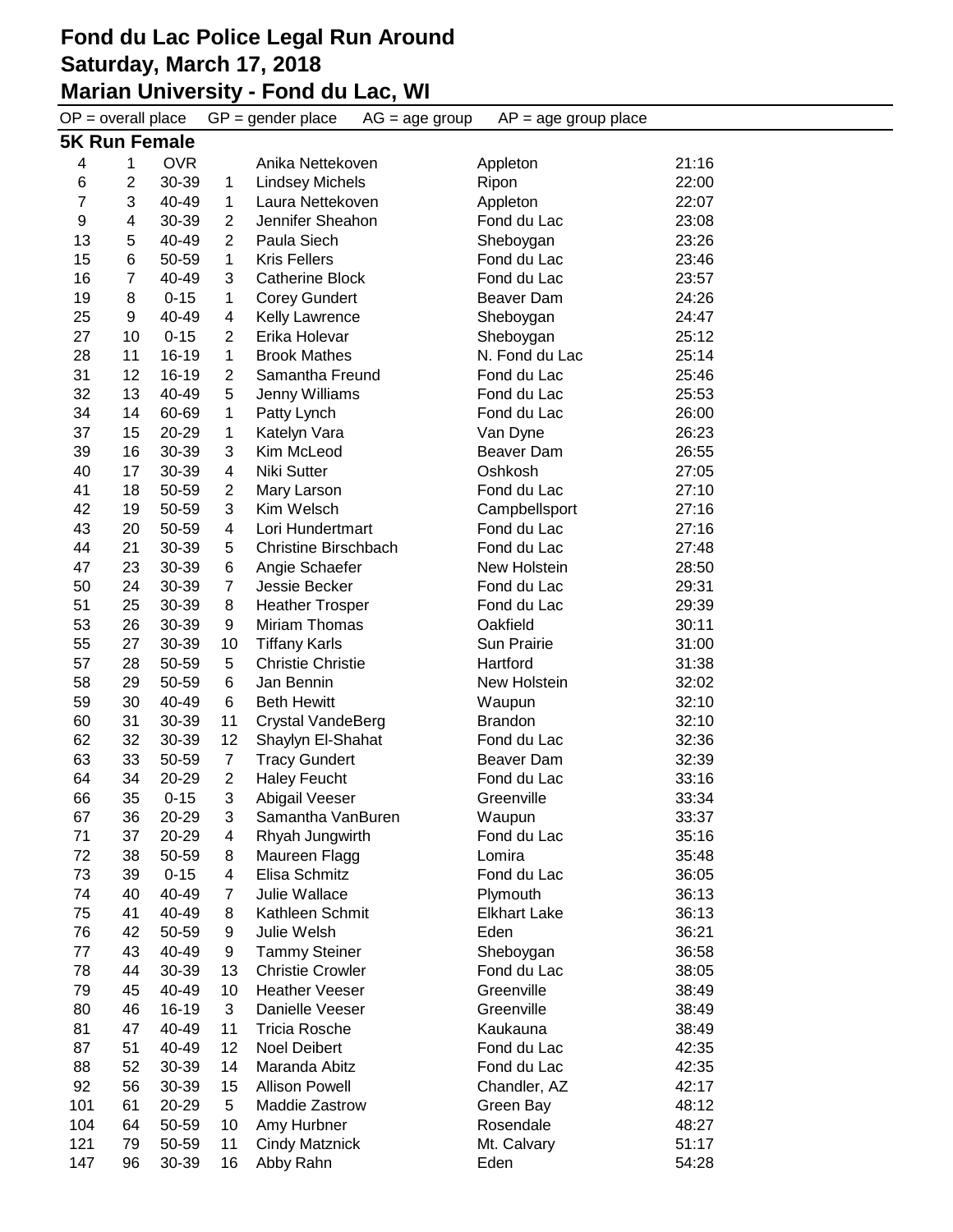$OP =$  overall place  $GP =$  gender place  $AG =$  age group  $AP =$  age group place

| 5K Run Male    |                |            |                |                         |                 |       |  |
|----------------|----------------|------------|----------------|-------------------------|-----------------|-------|--|
| <u>OP</u>      | GP             | <b>AG</b>  | <u>AP</u>      | <b>Name</b>             | <b>City</b>     | Time  |  |
| 1              | $\mathbf{1}$   | <b>OVR</b> |                | Gary Nettekoven         | Appleton        | 18:16 |  |
| $\overline{2}$ | $\overline{2}$ | 30-39      | 1              | David Sheahan           | Fond du Lac     | 18:55 |  |
| 3              | 3              | 40-49      | 1              | <b>Scott Block</b>      | Fond du Lac     | 20:13 |  |
| 5              | 4              | 30-39      | 2              | <b>Eric Toney</b>       | Fond du Lac     | 21:35 |  |
| 8              | 5              | 16-19      | 1              | Clay Hundertmark        | Fond du Lac     | 23:03 |  |
| 10             | 6              | 20-29      | 1              | Ryan Rochwite           | Fond du Lac     | 23:20 |  |
| 11             | $\overline{7}$ | 50-59      | $\mathbf{1}$   | <b>Bill Benson</b>      | Fond du Lac     | 23:21 |  |
| 12             | 8              | 50-59      | $\overline{2}$ | <b>Mark Schoenick</b>   | Waupun          | 23:25 |  |
| 14             | 9              | 20-29      | $\overline{2}$ | <b>Brandon Meudt</b>    | Fond du Lac     | 23:42 |  |
| 17             | 10             | 40-49      | $\overline{2}$ | Noah Ellison            | Sheboygan       | 24:05 |  |
| 18             | 11             | 50-59      | 3              | Carey Woodward          | Fond du Lac     | 24:21 |  |
| 20             | 12             | 30-39      | 3              | Aaron Fitzsimmons       | Fond du Lac     | 24:27 |  |
| 21             | 13             | 30-39      | 4              | <b>Brandon Guenther</b> | Fond du Lac     | 24:29 |  |
| 22             | 14             | 50-59      | 4              | Dave Kornfehl           | Lomira          | 24:38 |  |
| 23             | 15             | 60-69      | $\mathbf{1}$   | Robert Spanger          | Sheboygan       | 24:39 |  |
| 24             | 16             | 40-49      | 3              | Willy Bowden            | Baraboo         | 24:45 |  |
| 26             | 17             | 30-39      | 5              | <b>Steve Sterr</b>      | Fond du Lac     | 25:08 |  |
| 29             | 18             | 40-49      | 4              | Kevin Randall           | Sheboygan Falls | 25:16 |  |
| 30             | 19             | 30-39      | 6              | James Brooks            | Fond du Lac     | 25:19 |  |
| 33             | 20             | 60-69      | $\overline{2}$ | Tom Witt                | Lena            | 25:55 |  |
| 35             | 21             | $70+$      | $\mathbf{1}$   | Ron Brault              | Fond du Lac     | 26:17 |  |
| 36             | 22             | 30-39      | $\overline{7}$ | Jeremy Halfmann         | Fond du Lac     | 26:22 |  |
| 38             | 23             | 40-49      | 5              | <b>Darrell Hawkins</b>  | Oshkosh         | 26:46 |  |
| 45             | 24             | 40-49      | 6              | <b>Jesse Pimental</b>   | Fond du Lac     | 28:23 |  |
| 48             | 25             | 30-39      | 8              | Joe Schuessler          | Fond du Lac     | 28:55 |  |
| 49             | 26             | 50-59      | 5              | <b>Wally Waldhart</b>   | Sheboygan       | 29:06 |  |
| 52             | 27             | 30-39      | 9              | <b>Mathew Crowder</b>   | Fond du Lac     | 30:08 |  |
| 54             | 28             | 50-59      | 6              | Kevin Casper            | Kiel            | 30:33 |  |
| 56             | 29             | 20-29      | 3              | Trey Johnson            | Fond du Lac     | 31:08 |  |
| 61             | 30             | 60-69      | 3              | Tom Swingen             | Fond du Lac     | 32:30 |  |
| 65             | 31             | 20-29      | 4              | <b>Drew Hundertmark</b> | Fond du Lac     | 33:16 |  |
| 68             | 32             | 30-39      | 10             | Kevin Karls             | Sun Prairie     | 34:19 |  |
| 69             | 33             | 40-49      | $\overline{7}$ | <b>Brian Schildbach</b> | Sheboygan       | 35:09 |  |
| 70             | 34             | $0 - 15$   | $\mathbf{1}$   | <b>Bryce Simon</b>      | Malone          | 35:14 |  |
| 82             | 35             | 50-59      | $\overline{7}$ | Tom Veeser              | Greenville      | 39:41 |  |
| 111            | 42             | $70+$      | $\overline{2}$ | <b>Robert Kirst</b>     | Kewauskum       | 49:45 |  |
| 122            | 43             | 50-59      | 8              | <b>Jeff Matznick</b>    | Mt. Calvary     | 51:18 |  |
| 128            | 46             | $70+$      | 3              | John Hessil             | Milwaukee       | 52:57 |  |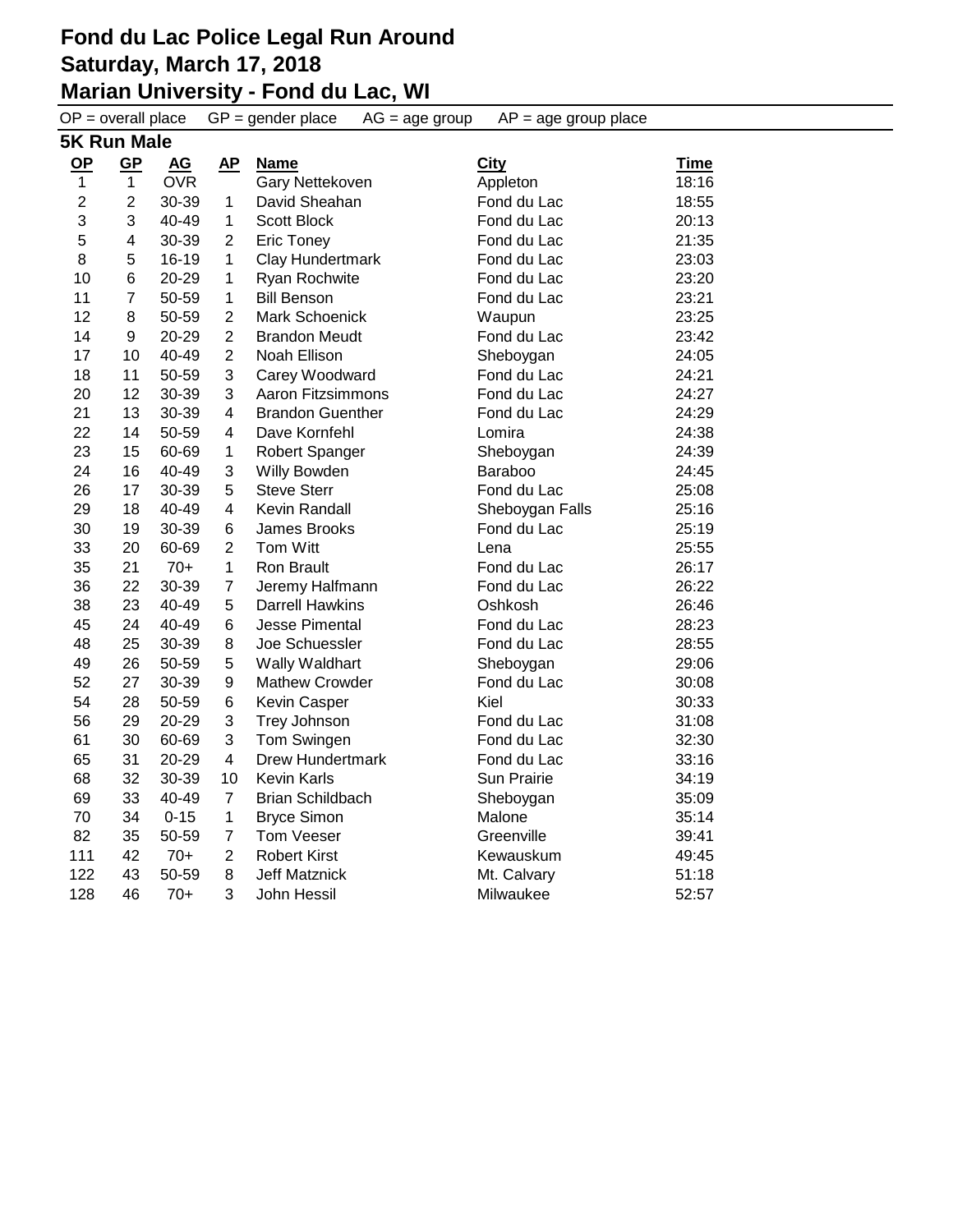| $OP = overall place$ |          |                       |        | $GP = gender place$<br>$AG = age$ group | $AP = age$ group place   |                |
|----------------------|----------|-----------------------|--------|-----------------------------------------|--------------------------|----------------|
|                      |          | <b>5K Walk Female</b> |        |                                         |                          |                |
| 46                   | 22       | 30-39                 | W      | Stephanie Broadway                      | Waupun                   | 28:33          |
| 84                   | 48       | 50-59                 | W      | Karen Simon                             | St. Cloud                | 41:05          |
| 85                   | 49       | 30-39                 | W      | Melissa Rabas                           | Maribel                  | 41:05          |
| 86                   | 50       | 50-59                 | W      | Jean Schram                             | Fond du Lac              | 41:10          |
| 89                   | 53       | 50-59                 | W      | <b>Holly Walker</b>                     | Fond du Lac              | 42:36          |
| 90                   | 54       | 16-19                 | W      | <b>Hayley Schwartz</b>                  | Fond du Lac              | 42:36          |
| 91                   | 55       | 20-29                 | W      | Jordan Keepers                          | Fond du Lac              | 42:37          |
| 95                   | 57       | 50-59                 | W      | Kim Percy                               | New Braunfels, TX        | 45:32          |
| 96                   | 58       | 50-59                 | W      | Kathy Broennimann                       | Phoenix, AZ              | 45:32          |
| 97                   | 59       | 50-59                 | W      | Theresa Bangart                         | Malone                   | 46:20          |
| 100                  | 60       | 40-49                 | W      | Rebecca Schmitz                         | Fond du Lac              | 48:12          |
| 102                  | 62       | 40-49                 | W      | Jan Simon                               | Malone                   | 48:13          |
| 103                  | 63       | 20-29                 | W      | Merina Warriner                         | Fond du Lac              | 48:20          |
| 105                  | 65       | 20-29                 | W      | Elizabeth Thome                         | Malone                   | 48:25          |
| 106                  | 66       | 60-69                 | W      | Sharon Thome                            | Fond du Lac              | 48:44          |
| 107                  | 67       | 20-29                 | W      | Meghan Lamb                             | Fond du Lac              | 49:24          |
| 108                  | 68       | 50-59                 | W      | Dawn Schmitz                            | Malone                   | 49:25          |
| 109                  | 69       | 30-39                 | W      | Lauren Guelig                           | Malone                   | 49:31          |
| 112                  | 70       | 16-19                 | W      | Melissa Simon                           | Malone                   | 49:53          |
| 113                  | 71       | 20-29                 | W      | Samantha Simon                          | Malone                   | 49:54          |
| 114                  | 72       | 40-49<br>30-39        | W      | Shaunta Holmes                          | Fond du Lac              | 50:38          |
| 115<br>116           | 73       | 50-59                 | W<br>W | Alisha Kraus                            | Campbellsport            | 50:44          |
|                      | 74       |                       |        | <b>Barb Kraus</b>                       | Campbellsport<br>Eden    | 50:55          |
| 117<br>118           | 75<br>76 | 60-69<br>50-59        | W      | <b>Shirley Rose</b>                     |                          | 50:55<br>50:57 |
| 119                  | 77       | 40-49                 | W<br>W | <b>Margaret Toner</b><br>Katie McNamara | Fond du Lac<br>Rosendale | 51:02          |
| 120                  | 78       | 60-69                 | W      | Mary McNamera                           | Fond du Lac              | 51:03          |
| 123                  | 80       | 30-39                 | W      | Kelli Harmsen                           | Fond du Lac              | 51:36          |
| 125                  | 81       | 30-39                 | W      | Meghan Nett                             | Fond du Lac              | 52:25          |
| 127                  | 82       | 50-59                 | W      | Amy Schneider                           | Wautoma                  | 52:50          |
| 129                  | 83       | 20-29                 | W      | Ashlynn Goetsch                         | Fond du Lac              | 53:05          |
| 130                  | 84       | 60-69                 | W      | Debbie Gorske                           | N. Fond du Lac           | 53:31          |
| 131                  | 85       | 50-59                 | W      | Robyn Guelig                            | <b>Theresa</b>           | 53:34          |
| 132                  | 86       | 50-59                 | W      | <b>Annette Clark</b>                    | Fond du Lac              | 53:35          |
| 133                  | 87       | 50-59                 | W      | Melissa Luedke                          | Lomira                   | 53:35          |
| 135                  | 88       | 50-59                 | W      | Terri Lamb                              | Fond du Lac              | 53:40          |
| 136                  | 89       | 50-59                 | W      | <b>Julie Schalk</b>                     | N. Fond du Lac           | 53:40          |
| 137                  | 90       | 50-59                 | W      | Sue Toll                                | Fond du Lac              | 53:41          |
| 139                  | 91       | 20-29                 | W      | Abigail Baumann                         | Fond du Lac              | 54:03          |
| 141                  | 92       | 50-59                 | W      | Lori Baumann                            | Fond du Lac              | 54:06          |
| 144                  | 93       | 20-29                 | W      | Nicole Feltz                            | Fond du Lac              | 54:23          |
| 145                  | 94       | 50-59                 | W      | Angie Feltz                             | Fond du Lac              | 54:23          |
| 146                  | 95       | 20-29                 | W      | Kylie Treptow                           | Fond du Lac              | 54:27          |
| 148                  | 97       | 20-29                 | W      | <b>Steph Treptow</b>                    | Fond du Lac              | 54:28          |
| 150                  | 98       | 20-29                 | W      | Jessica Noble                           | Fond du Lac              | 54:44          |
| 151                  | 99       | 20-29                 | W      | Kathryn Braunling                       | Fond du Lac              | 54:45          |
| 152                  | 100      | 30-39                 | W      | Brianna Agee                            | Fond du Lac              | 55:16          |
| 153                  | 101      | 20-29                 | W      | <b>Marc Harris</b>                      | Fond du Lac              | 55:43          |
| 154                  | 102      | 20-29                 | W      | Morgan Brennimann                       | Fond du Lac              | 55:43          |
| 155                  | 103      | 50-59                 | W      | Karen Patton                            | Fond du Lac              | 55:57          |
| 157                  | 104      | 20-29                 | W      | Megan Wierl                             | N. Fond du Lac           | 56:00          |
| 159                  | 105      | 40-49                 | W      | Vicki Landwer                           | Marshfield               | 58:13          |
| 161                  | 106      | $0 - 15$              | W      | <b>Bailey Harlan</b>                    | N. Fond du Lac           | 58:41          |
| 162                  | 107      | 20-29                 | W      | <b>Cassie Carley</b>                    | N. Fond du Lac           | 58:59          |
| 163                  | 108      | 30-39                 | W      | Katie Griffin                           | Plymouth                 | 59:03          |
| 164                  | 109      | 20-29                 | W      | Katie VanRuiswidk                       | St. Cloud                | 59:09          |
| 165                  | 110      | $0 - 15$              | W      | Lucianna Baus                           | Mt. Calvary              | 59:10          |
| 166                  | 111      | 40-49                 | W      | Mary Merten                             | Glenbeulah               | 59:13          |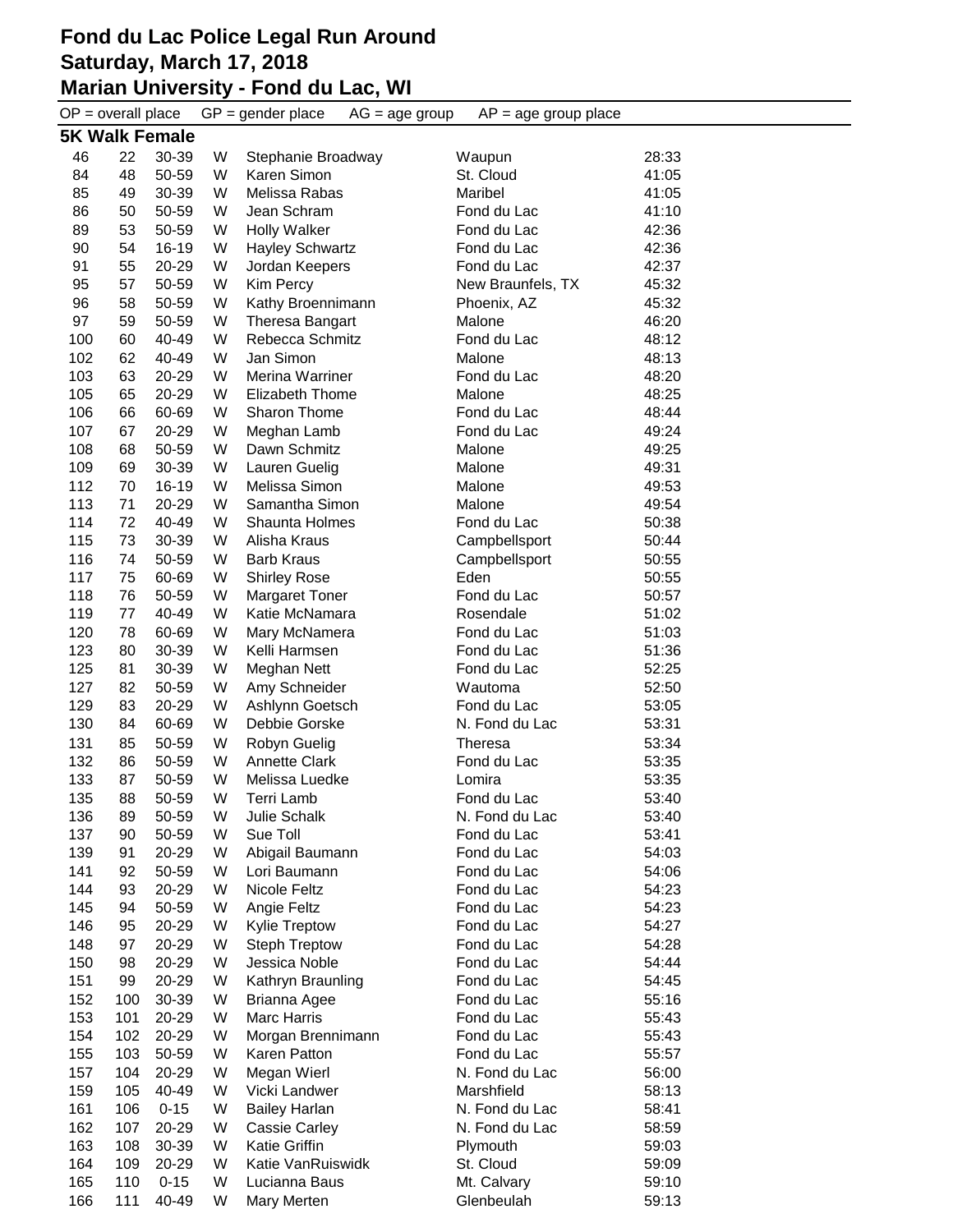168 112 50-59 W Ann Griffin **Plymouth** Plymouth 60:00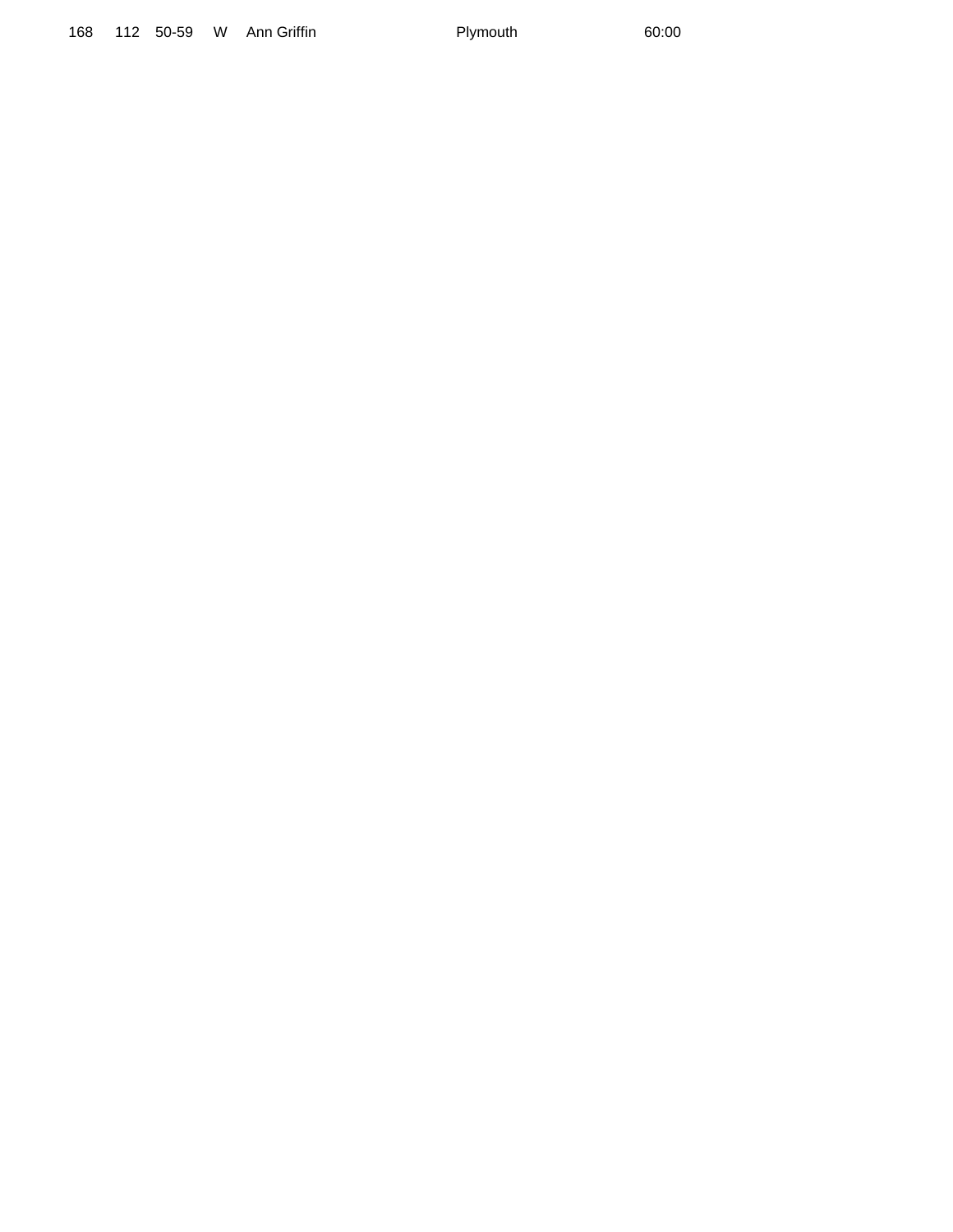| $OP = overall place$ |           |           | $GP = gender place$ | $AG = age$ group<br>$AP = age$ group place |                |       |
|----------------------|-----------|-----------|---------------------|--------------------------------------------|----------------|-------|
| <b>5K Walk Male</b>  |           |           |                     |                                            |                |       |
| <u>OP</u>            | <u>GP</u> | <u>AG</u> | <u>AP</u>           | <b>Name</b>                                | <b>City</b>    | Time  |
| 83                   | 36        | 50-59     | W                   | John McLeod                                | Beaver Dam     | 40:09 |
| 93                   | 37        | $0 - 15$  | W                   | Jacob Haney                                | Rosendale      | 44:47 |
| 94                   | 38        | 40-49     | W                   | Kevin Kuyrkendan                           | Fond du Lac    | 45:03 |
| 98                   | 39        | 60-69     | W                   | Norman Bangart                             | Malone         | 46:22 |
| 99                   | 40        | 20-29     | W                   | Nicole Fortney                             | Fond du Lac    | 48:10 |
| 110                  | 41        | 60-69     | W                   | Paul Holzmann                              | Fond du Lac    | 49:39 |
| 124                  | 44        | 30-39     | W                   | Derek Harmsen                              | Fond du Lac    | 51:37 |
| 126                  | 45        | 20-29     | W                   | <b>Mathew Nett</b>                         | Fond du Lac    | 52:25 |
| 134                  | 47        | 50-59     | W                   | <b>Bill Lamb</b>                           | Fond du Lac    | 53:39 |
| 138                  | 48        | 30-39     | W                   | Justin Weisbecker                          | Fond du Lac    | 53:42 |
| 140                  | 49        |           | W                   | David Post                                 | Fond du Lac    | 54:06 |
| 142                  | 50        | 20-29     | W                   | Ryan Ronayne                               | Fond du Lac    | 54:08 |
| 143                  | 51        | 50-59     | W                   | <b>Robert Feltz</b>                        | Fond du Lac    | 54:23 |
| 149                  | 52        | 20-29     | W                   | Matt Burr                                  | Fond du Lac    | 54:29 |
| 156                  | 53        | 50-59     | W                   | <b>Rick Patton</b>                         | Fond du Lac    | 55:58 |
| 158                  | 54        | 20-29     | W                   | Tyler Wojahn                               | N. Fond du Lac | 56:02 |
| 160                  | 55        | $0 - 15$  | W                   | Nathan Landwer                             | Marshfield     | 58:13 |
| 167                  | 56        | 50-59     | W                   | Daniel Merten                              | Glenbeulah     | 59:20 |
| 169                  | 57        | 50-59     | W                   | <b>Randy Griffin</b>                       | Plymouth       | 60:00 |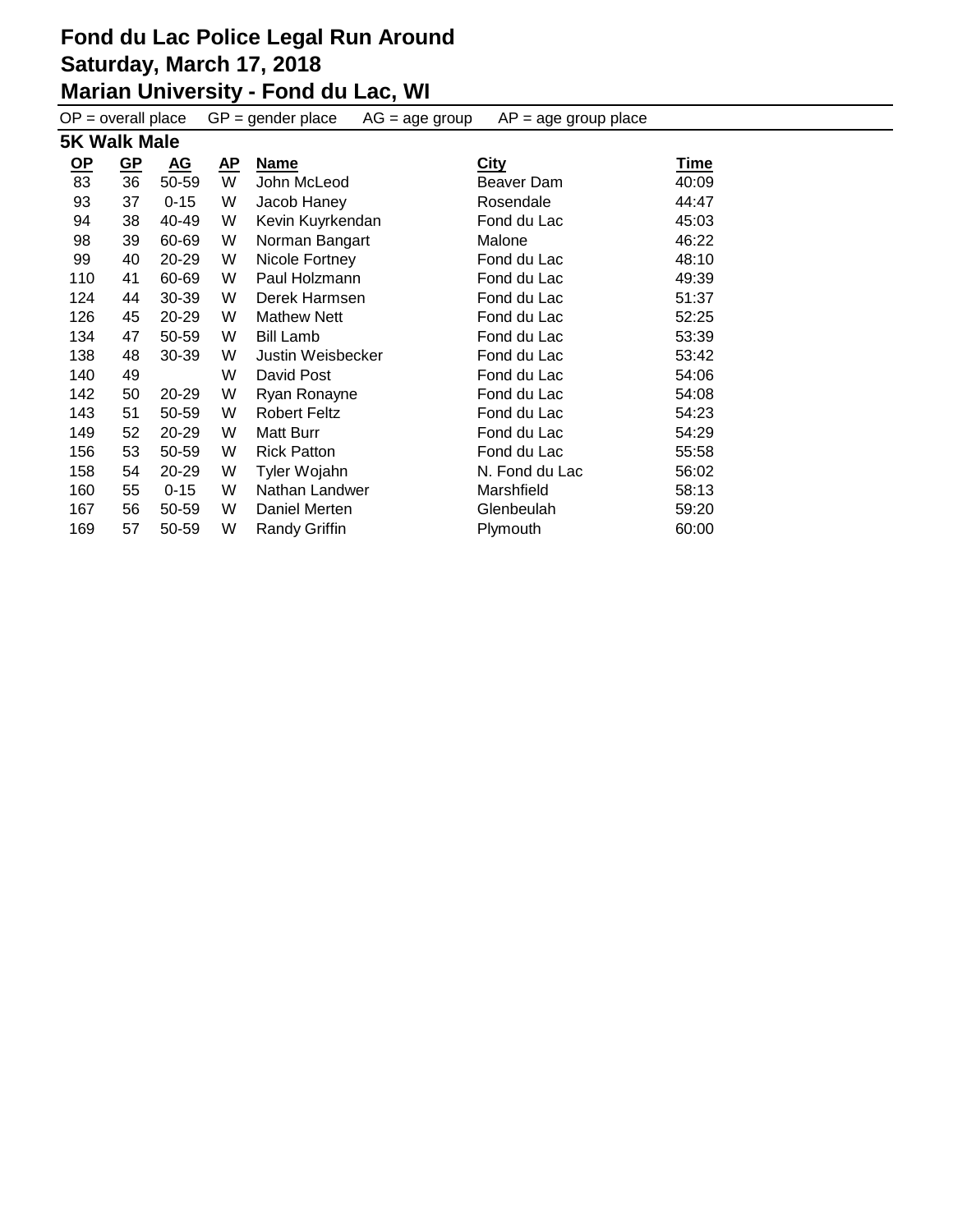$OP = overall place$   $GP = gender place$ 

**1/2 Mile Kids Run 12 & Under Overall**

|                | <u>IZ MIIG NIUS NUIL IZ O VIIUGI VVGIAII</u> |                       |             |             |  |  |  |  |
|----------------|----------------------------------------------|-----------------------|-------------|-------------|--|--|--|--|
| $\mathbf{Q}$   | $GP$                                         | Name                  | <u>City</u> | <b>Time</b> |  |  |  |  |
| $\overline{1}$ | $\mathbf{1}$                                 | Santos Pimental       | Fond du Lac | 3:07        |  |  |  |  |
| $\overline{2}$ | 2                                            | Aiden Nettekoven      | Appleton    | 3:08        |  |  |  |  |
| 3              | 3                                            | Owen Pimental         | Fond du Lac | 3:23        |  |  |  |  |
| 4              | 1                                            | Sanjah Saini          | Fond du Lac | 3:40        |  |  |  |  |
| 5              | 4                                            | Aiden Pimental        | Fond du Lac | 3:40        |  |  |  |  |
| 6              | $\overline{2}$                               | <b>Molly Williams</b> | Fond du Lac | 3:43        |  |  |  |  |
| 7              | 5                                            | Colin Gilgenbach      | Fond du Lac | 3:45        |  |  |  |  |
| 8              | 3                                            | Eva Cavill            | Fond du Lac | 3:50        |  |  |  |  |
| 9              | 6                                            | Anderson Nettekoven   | Appleton    | 3:58        |  |  |  |  |
| 10             | 4                                            | <b>Emily Thomas</b>   | Oakfield    | 4:01        |  |  |  |  |
| 11             | 7                                            | Logan Gilgenbach      | Fond du Lac | 4:10        |  |  |  |  |
| 12             | 8                                            | Suyambhau Saini       | Fond du Lac | 4:16        |  |  |  |  |
| 13             | 9                                            | Jacob Haney           | Rosendale   | 4:18        |  |  |  |  |
| 14             | 5                                            | Samantha VanRuiswijl  | St. Cloud   | 4:20        |  |  |  |  |
| 15             | 6                                            | <b>Emalee Cavill</b>  | Fond du Lac | 4:21        |  |  |  |  |
| 16             | 7                                            | Mackenzie Williams    | Fond du Lac | 4:23        |  |  |  |  |
| 17             | 10                                           | <b>Ryker Trosper</b>  | Fond du Lac | 4:23        |  |  |  |  |
| 18             | 8                                            | Jane Thomas           | Oakfield    | 4:31        |  |  |  |  |
| 19             | 11                                           | Keegan Michels        | Ripon       | 5:36        |  |  |  |  |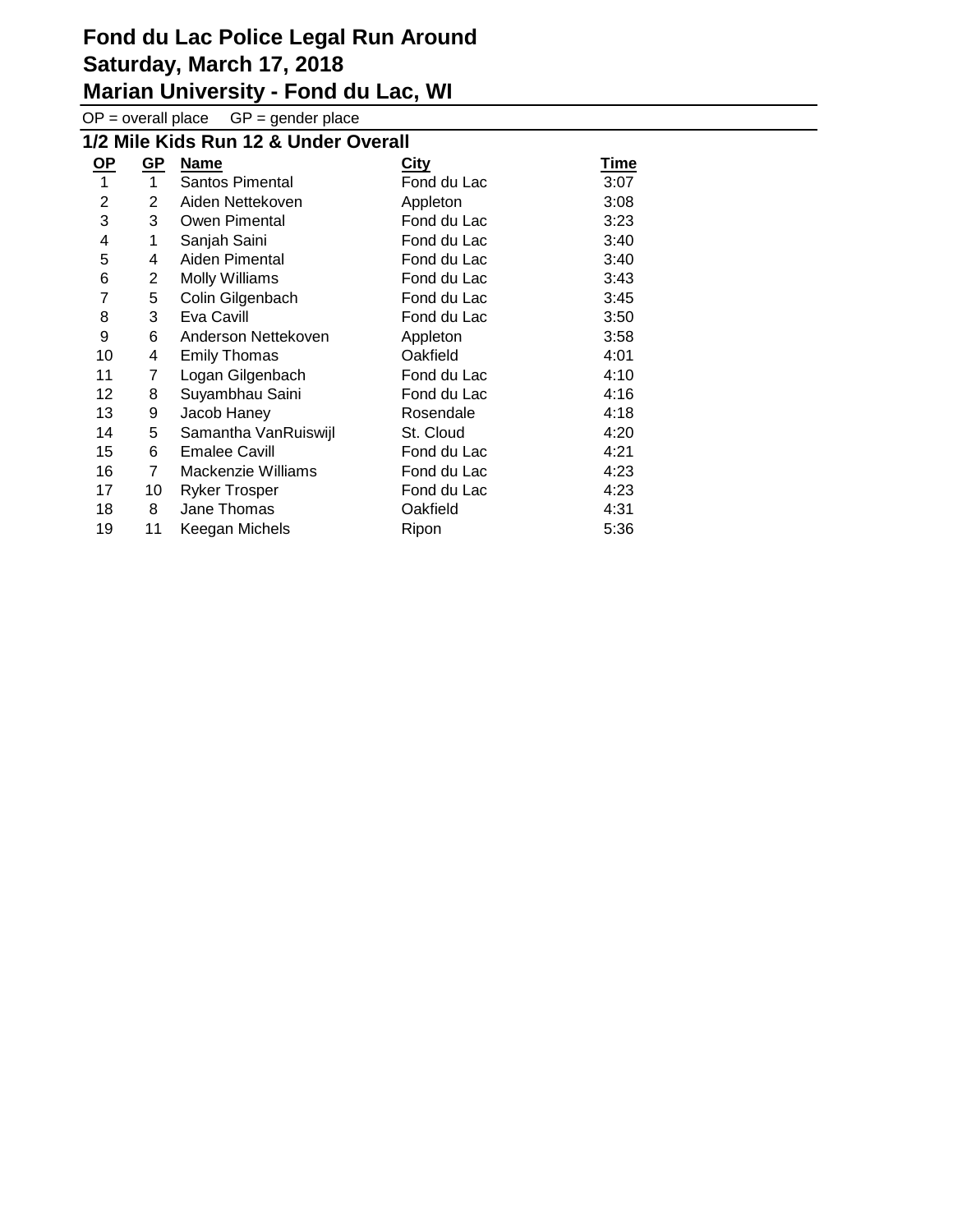$OP = overall place$   $GP = gender place$ 

**1/2 Mile Kids Run 12 & Under Female**

|           | <u>IZ MIIC NIUS NUILLZ &amp; UHUCL FEIHAIC</u> |                           |             |             |  |  |  |  |
|-----------|------------------------------------------------|---------------------------|-------------|-------------|--|--|--|--|
| <u>OP</u> | <u>GP</u>                                      | <b>Name</b>               | City        | <u>Time</u> |  |  |  |  |
| 4         | 1                                              | Sanjah Saini              | Fond du Lac | 3:40        |  |  |  |  |
| 6         | 2                                              | <b>Molly Williams</b>     | Fond du Lac | 3:43        |  |  |  |  |
| 8         | 3                                              | Eva Cavill                | Fond du Lac | 3:50        |  |  |  |  |
| 10        | 4                                              | <b>Emily Thomas</b>       | Oakfield    | 4:01        |  |  |  |  |
| 14        | 5                                              | Samantha VanRuiswijl      | St. Cloud   | 4:20        |  |  |  |  |
| 15        | 6                                              | <b>Emalee Cavill</b>      | Fond du Lac | 4:21        |  |  |  |  |
| 16        | 7                                              | <b>Mackenzie Williams</b> | Fond du Lac | 4:23        |  |  |  |  |
| 18        | 8                                              | Jane Thomas               | Oakfield    | 4:31        |  |  |  |  |
|           |                                                |                           |             |             |  |  |  |  |